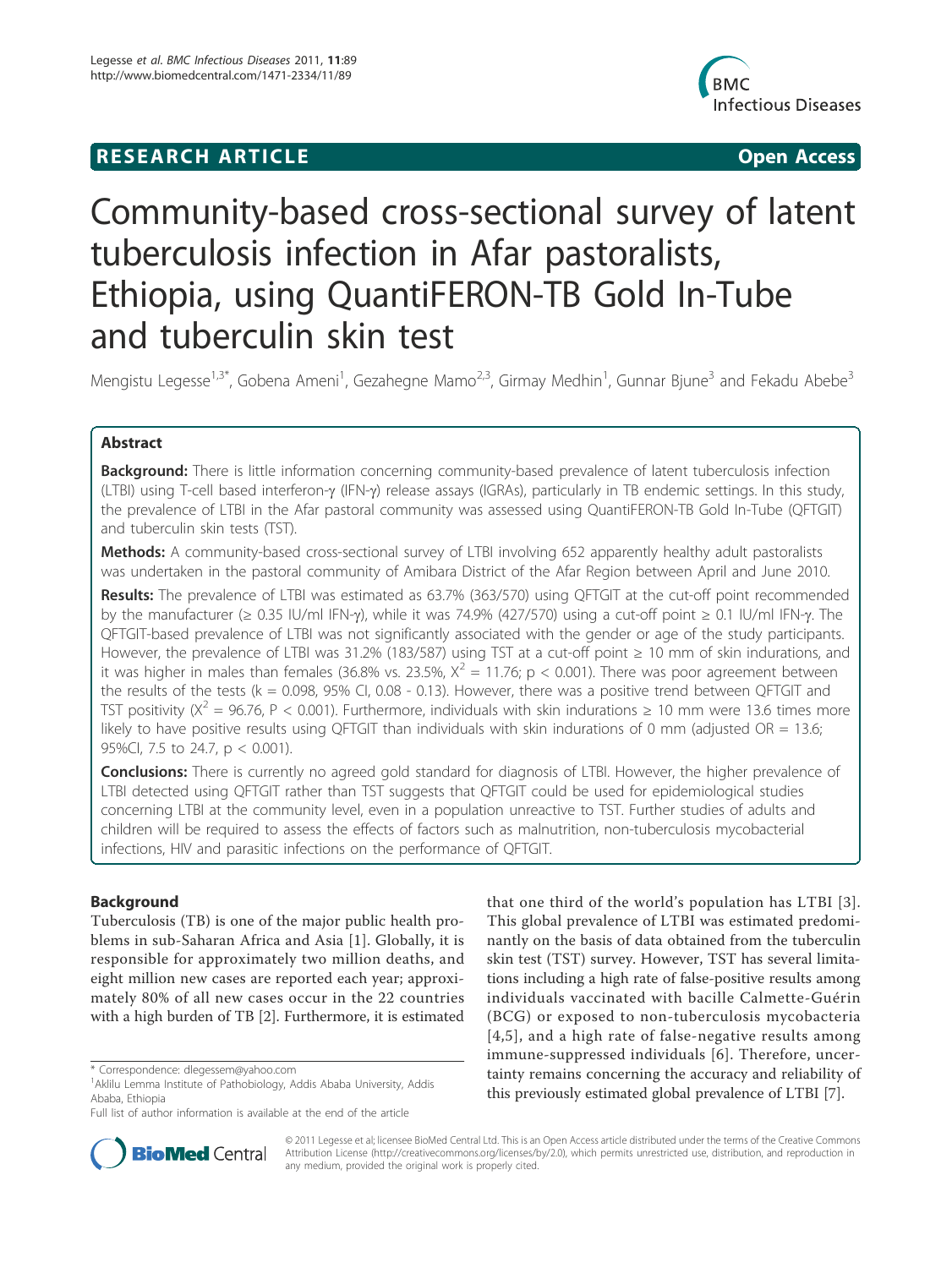Recently, T-cell-based IFN- $\gamma$  release assays (IGRAs) have been developed and approved for the diagnosis of LTBI [8], and one study demonstrated that IGRAs have a higher specificity than TST as the results are not affected by the BCG status of the subject [9]. In addition, these tests are affected less by anergy than TST [10], although their sensitivities are questioned by some studies [11,12]. IGRAs have limitations including the inability to differentiate between active TB and past infection [13], and concerns regarding the validity of the present cut-off values recommended by the manufacturers [14]. However, regardless of their limitations, it is believed that IGRAs could improve existing information about the global epidemiology of LTBI [15], but the majority of studies concerning LTBI and IGRAs have been limited to patients with active TB or health care workers and refugees [16-20]. Few studies have assessed community-based prevalence of LTBI using IGRAs [21,22 ].

Ethiopia is ranked  $7<sup>th</sup>$  among the 22 countries with a high-burden of TB and second in Africa [1]. It is expected that there are a large number of reservoirs of LTBI in Ethiopia, although there are no reliable data and available information is based on the results of TST surveys conducted several years ago [23,24]. Afar Region is one of the main pastoral areas of Ethiopia, where TB is a major public health problem [1,25], although the extent of LTBI is unknown. In this study, the prevalence of LTBI in the Afar pastoral community was assessed using QFTGIT and TST.

# Methods

## Study area and population

A community-based cross-sectional study was conducted in the Amibara District of the Afar Region, north-east Ethiopia, between April and June 2010. Amibara District is located in the Middle Awash valley  $\sim$ 260 km to the north-east of Addis Ababa, the capital city of Ethiopia. The study area has been described in detail elsewhere [26].

#### Sample size determination and data collection

There was no previous information concerning the general prevalence of LTBI in the Afar Region, or in the Amibara District specifically. From the assumption that 50% of the study participants would have LTBI, and the following targets: a 95% confidence level, a 5% degree of accuracy, a design effect of 1.5, 10% compensation for non-respondents, 10% compensation for exclusion during screening and 15% compensation for those participants lost to follow up; it was hoped to enrol a total of 713 study participants. Individuals were considered eligible for participation if they were apparently healthy, aged over 18 years, not pregnant (females), able to

provide a three ml blood sample, volunteered to be injected with purified protein derivative (PPD), and gave written consent.

Prior to data collection, a list of all the pastoral kebeles (smallest administrative units) in the district was obtained from the District Health Office. On the basis of this list, nine pastoral kebeles were randomly selected out of a possible 14 kebeles. The selected kebeles were stratified into manageable villages (if there was more than one village in the kebele) and a list of the head of households of each kebele/village was noted. Using the number of households in each kebele, the pre-estimated sample size (713) was proportionally distributed between these kebeles. The required number of households from each kebele/village was selected using systematic random sampling from the lists of the heads of the households of that kebele/village. From each of the selected households, one individual (male or female) was systematically selected and requested to participate in the study. In the event of refusal, the next household on the list was asked to participate. Participants were requested to attend a respective health post or central place of each Kebele for clinical examination and a skin test and to provide a blood sample. Each study participant underwent a clinical and physical examination and was interviewed to ascertain any previous history of TB or contact with TB patients, and to investigate the presence of other acute or chronic illness, using a questionnaire. Information concerning socio-demographic characteristics of the participants was included in the questionnaire.

#### QuantiFERON-TB Gold In-Tube assay

The QFTGIT assay was performed according to the manufacturer's instructions (QuantiFERON-TB Gold In-Tube, Cellestis Ltd., Carnegie, Australia). Briefly, a venous blood sample (1 ml) was collected from each individual into three tubes (one containing TB-specific antigens, one containing mitogen and a nil tube). The samples were transported to Awash Health Centre within 4-6 h of collection and incubated for 24 h at 37°C. The samples were centrifuged at 3000  $\times$  rcf (relative centrifugal force) for 10 min, and the plasma was collected and stored at  $4^{\circ}$ C until the IFN- $\gamma$  assay was performed using ELISA kits provided with the TB-Gold tube. The optical density (OD) of each test was read using a 450 nm filter with a 620 nm reference filter, using an ELISA plate reader. The results were interpreted as positive, negative or indeterminate on the basis of the manufacturer's recommended cut-off value (IFN- $\gamma \ge 0.35$  IU/ml) using QFTGIT analysis software developed by the company.

Prior to its utilization for the present epidemiological study, the performance of QFTGIT in the Afar Region was evaluated in patients clinically suspected of having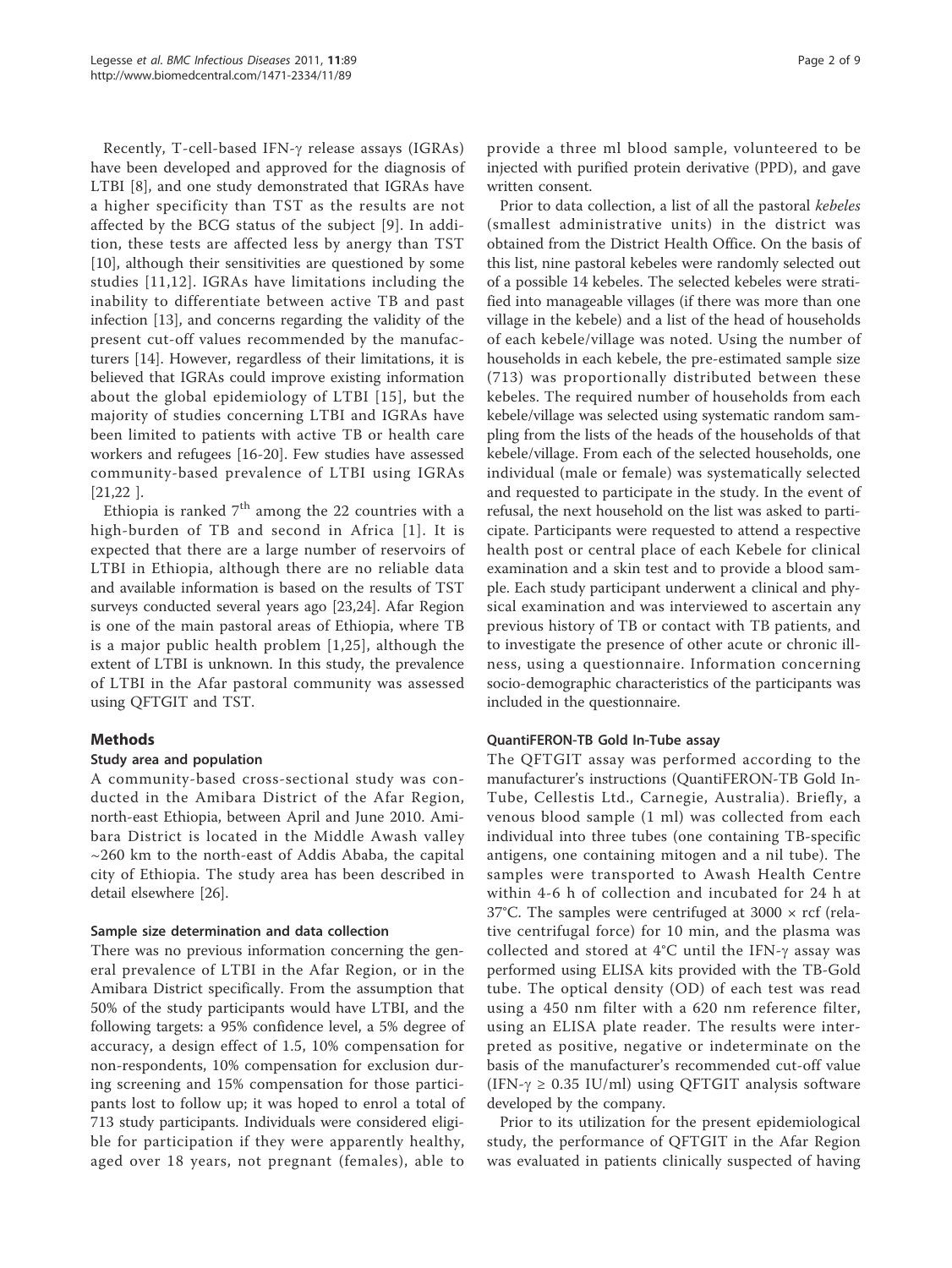active pulmonary TB (PTB) and in healthy control subjects using a different study design and different study participants [27]. The QFTGIT results were interpreted using the population-specific cut-off point (IFN- $\gamma \geq 0.1$ ) IU/ml), which was estimated by receiver operator characteristic (ROC) curve analysis [27] prior to the implementation of the study.

#### Tuberculin skin test

Immediately following blood collection from the right hand, 0.1 ml (2T.U/0.1 ml) tuberculin PPD RT23 (Statens Serum Institute, Copenhagen, Denmark) was administrated intradermally in the middle of the left forearm by an experienced nurse. The diameter of the indurations was measured transversely after 48-72 h using a ball-point pen and flexible plastic ruler [28]. Diameters of skin indurations  $\geq 10$  mm were considered positive, while diameters of 0 mm were considered non-responsive [29,30].

## Ethical considerations

The study protocol was approved by the Ethical Clearance Committee of the Aklilu Lemma Institute of Pathobiology (ALIPB), Addis Ababa University, and by the Regional Committee for Medical Research Ethics of Southern Norway. The aim of the study was explained to each of the study participants and written consent was obtained. Blood sample collection and tuberculin PPD injections were carried out under aseptic conditions by well experienced technicians and nurses, respectively. Individuals who presented with signs/symptoms of active TB or other diseases were advised to attend the nearest health centre. Similarly, individuals whose TST indurations were >10 mm and/or tested positive for LTBI using QFTGIT were advised to consult the nearest health facilities lest they develop signs/symptoms suggestive of active TB.

#### Data analysis

Data were entered into EpiData Software v.3.1 and analyzed using Stata version 11. Frequencies and percentages were used to summarise socio-demographic characteristics and the prevalence of LTBI as diagnosed using QFTGIT and TST. The prevalence of LTBI was estimated by dividing the number of participants with positive TST or QFTGIT results by the total number of study participants who had undergone the TST or QFTGIT test. The combined prevalence of LTBI was estimated by dividing the number of participants who tested positive using TST and QFTGIT by the total number of study participants who had test results for both TST and QFTGIT. Pearson's chi-square was used to compare the proportions of target outcomes. Univariable logistic regression analysis was performed to assess

the association between LTBI and background characteristics of study participants including age, sex, and history of BCG or close contact with TB patients. Multivariable logistic regression analysis was used to assess the effect of each of the independent variables (such as gender, age, occupation and marital status) on the outcome variable by adjusting each independent variable for all other variables. A p-value less than 0.05 was considered statistically significant. Agreement between the TST results (positive, negative or anergy) and QFTGIT results (positive, negative or indeterminate) was assessed using Cohen's Kappa (k) coefficient. K values greater than 0.75, between 0.4 and 0.75, and less than 0.4 were considered excellent, fair and poor agreement, respectively [22].

# Results

#### Study participants

A total of 723 study participants, comprising 41.1% (297/723) females and 58.9% (426/723) males, were invited to participate. Of these subjects, 71(9.8%) were excluded owing to common signs/symptoms of active TB or a previous history of TB treatment. Of the remaining 652, 73 did not volunteer to provide blood samples, and blood samples collected from nine individuals were not labelled correctly. Sixty-five (10%) subjects were lost to follow up for TST measurement. Five hundred and eighty-seven (90.0%), 570 (87.4%) and 505 (77.5%) participants had complete data concerning TST, QFTGIT and both tests, respectively. The ages of the 652 study participants ranged from 18 to 70 years, with a median of 30 years. Socio-demographic characteristics and baseline data for the 652 study participants are presented in Table 1.

#### Prevalence of tuberculosis infection

Table 2 demonstrates the prevalence of LTBI assessed by TST and QFTGIT. The prevalence of LTBI was 31.2% (183/587) using TST at a cut-off point  $\geq 10$  mm, and it was higher in males than females (36.8% vs. 23.5%,  $X^2 = 11.76$ ; P = 0.001). The prevalence of LTBI was not significantly different across age categories  $(X^2)$  $= 3.13; P = 0.372$ , or between BCG vaccinated and non-vaccinated individuals (37.3% vs. 30.0%;  $X^2 = 2.09$ ;  $P = 0.148$ ). The prevalence was comparable in individuals who reported a history of close contact with TB patients and those who did not (40.5% vs. 30.6%;  $X^2$  = 1.61;  $P = 0.204$ ). The prevalence of anergy was 48.0% overall (282/587), but the proportion was higher in females than in males (54.3% vs. 43.5%;  $X^2 = 6.59$ ;  $P = 0.010$ .

The prevalence of LTBI was 63.7% (363/570) using QFTGIT at the cut-off point recommended by the manufacturer, while it was 74.9% (427/570) at the cut-off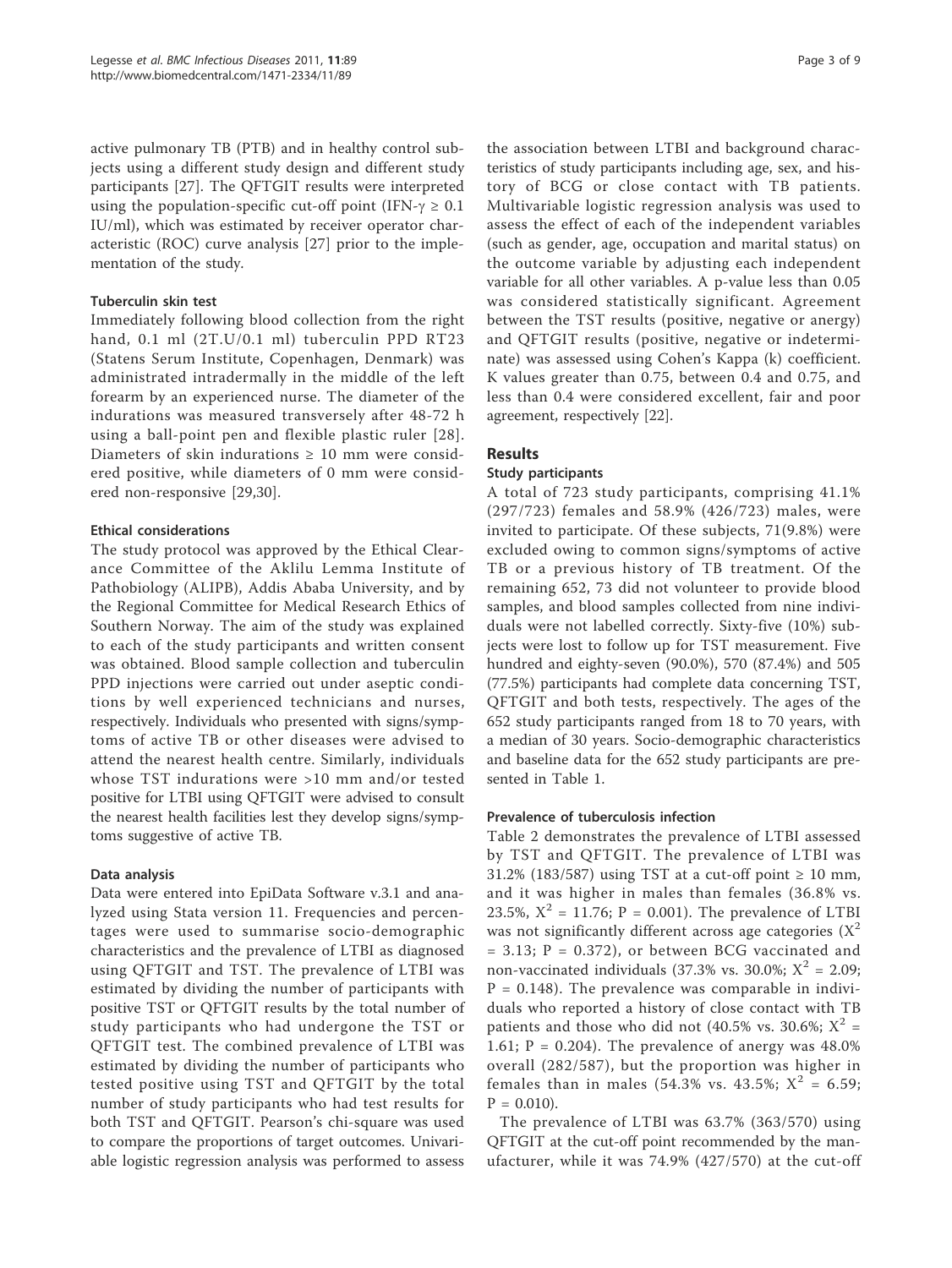|              | Table 1 Socio-demographic characteristics of study |  |
|--------------|----------------------------------------------------|--|
| participants |                                                    |  |

| Characteristic                      | Number (%) |  |  |
|-------------------------------------|------------|--|--|
| Gender:                             |            |  |  |
| Female                              | 262 (40.2) |  |  |
| Male                                | 390 (59.8) |  |  |
| Age (years):                        |            |  |  |
| 18-29                               | 269 (41.3) |  |  |
| 30-44                               | 241(37.0)  |  |  |
| 45-60                               | 133 (20.4) |  |  |
| $61+$                               | 9(1.4)     |  |  |
| Marital status:                     |            |  |  |
| Married:                            | 527 (80.8) |  |  |
| Unmarried:                          | 100(15.3)  |  |  |
| Other:                              | 25 (3.83)  |  |  |
| <b>Ethnicity</b>                    |            |  |  |
| Afar                                | 648 (99.4) |  |  |
| Other                               | 4(0.6)     |  |  |
| Religion:                           |            |  |  |
| Muslim:                             | 650 (99.7) |  |  |
| Other:                              | 2(0.3)     |  |  |
| Occupation:                         |            |  |  |
| Pastoralist                         | 522 (80.0) |  |  |
| Agro-pastoralist                    | 104(16.0)  |  |  |
| Other                               | 26(4.0)    |  |  |
| <b>Educational status</b>           |            |  |  |
| Illiterate:                         | 574 (88.0) |  |  |
| Literate:                           | 78 (12.0)  |  |  |
| <b>BCG</b> scar present :           |            |  |  |
| Yes                                 | 113 (17.4) |  |  |
| No                                  | 538 (82.6) |  |  |
| History of contact with TB patient: |            |  |  |
| Yes                                 | 44 (6.8)   |  |  |
| No                                  | 608 (93.3) |  |  |

|  |  | Table 2 Prevalence of LTBI by TST and QFTGIT test |  |  |  |  |  |  |  |
|--|--|---------------------------------------------------|--|--|--|--|--|--|--|
|--|--|---------------------------------------------------|--|--|--|--|--|--|--|

| <b>Test and Cut-off point</b> | Number (%) |
|-------------------------------|------------|
| $TST (n = 587)$               |            |
| 0 mm (anergy)                 | 282 (48.0) |
| $>0$ mm $\<5$ mm              | 34 (5.8%)  |
| $> 5$ mm $\< 10$ mm           | 88 (15.0)  |
| $>10$ mm                      | 183 (31.2) |
| $QFTGIT (n = 570)$            |            |
| $> 0.35$ IU/ml                | 363 (63.7) |
| $\geq$ 0.1 IU/ml              | 427 (74.9) |
| QFTGIT $&$ TST (n = 505)      |            |
| $> 0.35$ IU/ml $\> 10$ mm     | 151(29.9)  |
| $>10$ mm                      | 168 (33.3) |
| $\geq$ 0.35 IU/ml             | 326 (64.6) |

point  $\geq$  0.1 IU/ml of IFN-γ. Six (1.1%) subjects had indeterminate results. The proportion of infection did not significantly differ between genders (male 64.3% vs. female 62.7%;  $p = 0.908$ ), across age categories (P = 0.363), or between those subjects who reported a history of close contact with TB patients and those who did not (78.1% vs. 62.8%;  $X^2 = 3.19$ ; P = 0.203). The proportion of infection was higher in BCG vaccinated subjects than in non-vaccinated individuals (76.0% vs. 61.2%,  $X^2$  = 9.83,  $P = 0.007$ ). Among the 505 subjects who had TST and QFTGIT test results, 168 (33.3%) tested positive using TST and 326 (64.6%) were positive using QFTGIT  $(X^2 = 70.8; P < 0.001)$  (Table 2). When subjects with anergy and indeterminate results were excluded from the analysis, the prevalence of LTBI was 61.6% using TST and 83.8% using QFTGIT.

#### Agreement between TST and QFTGIT for the diagnosis of LTBI

At the cut-off points  $\geq$  0.35 IU/ml of IFN- $\gamma$  for OFTGIT and  $\geq 10$  mm for TST, 151 (29.9%) subjects tested positive using both assays, whereas 28 (5.5%) subjects were negative in both tests (Table 3). Out of 232 subjects who had skin indurations of 0 mm, 99 (42.7%) tested positive using QFTGIT. The percentage agreement between the overall results (positive, negative and indeterminate/anergy) of the tests  $(36.04%)$  was poor  $(k =$ 0.098; 95% CI; 0.08 - 0.13)). There was also poor agreement (66.05%) between the results of the tests when only positive and negative results (excluding indeterminate and anergy) were compared  $(k = 0.195; 95\% \text{ CI};$ 0.09 - 0.30). When the cut-off point for positive TST was reduced to  $\geq$  5 mm of skin indurations, 207 (41.0%) subjects were positive in both tests and six (1.2%) were negative (Table 4). The percentages of agreement between the results (positive, negative and indeterminate/anergy) of the tests were  $42.77\%$  (k = 0.136; 95%) CI; 0.11- 0.15) and 78.60% (k = 0.058, 95% CI, -0.07 - 0.19) when positive and negative results were considered, respectively.

There was a positive trend between the positivity of QFTGIT and TST ( $X^2$  for trend = 96.76; P < 0.001). Figure 1 presents the trend of the proportion of positivity by QFTGIT against the skin test indurations.

Table 3 Discordant between TST at a cut-off point  $\geq 10$ mm of skin induration and QFTGIT at a cut-off point ≥ 0.35 IU/ml level of IFN- $\gamma$ 

| <b>OFTGIT</b>                 |                                                         | TST      |               |
|-------------------------------|---------------------------------------------------------|----------|---------------|
|                               | Positive<br>$( \geq 10 \text{ mm})$ $(< 10 \text{ mm})$ | Negative | Anergy (0 mm) |
| Positive ( $\geq$ 0.35 IU/ml) | 151                                                     | 76       | 99            |
| Negative $(< 0.35$ IU/ml)     | 16                                                      | 28       | 130           |
| Indeterminate                 |                                                         |          | R             |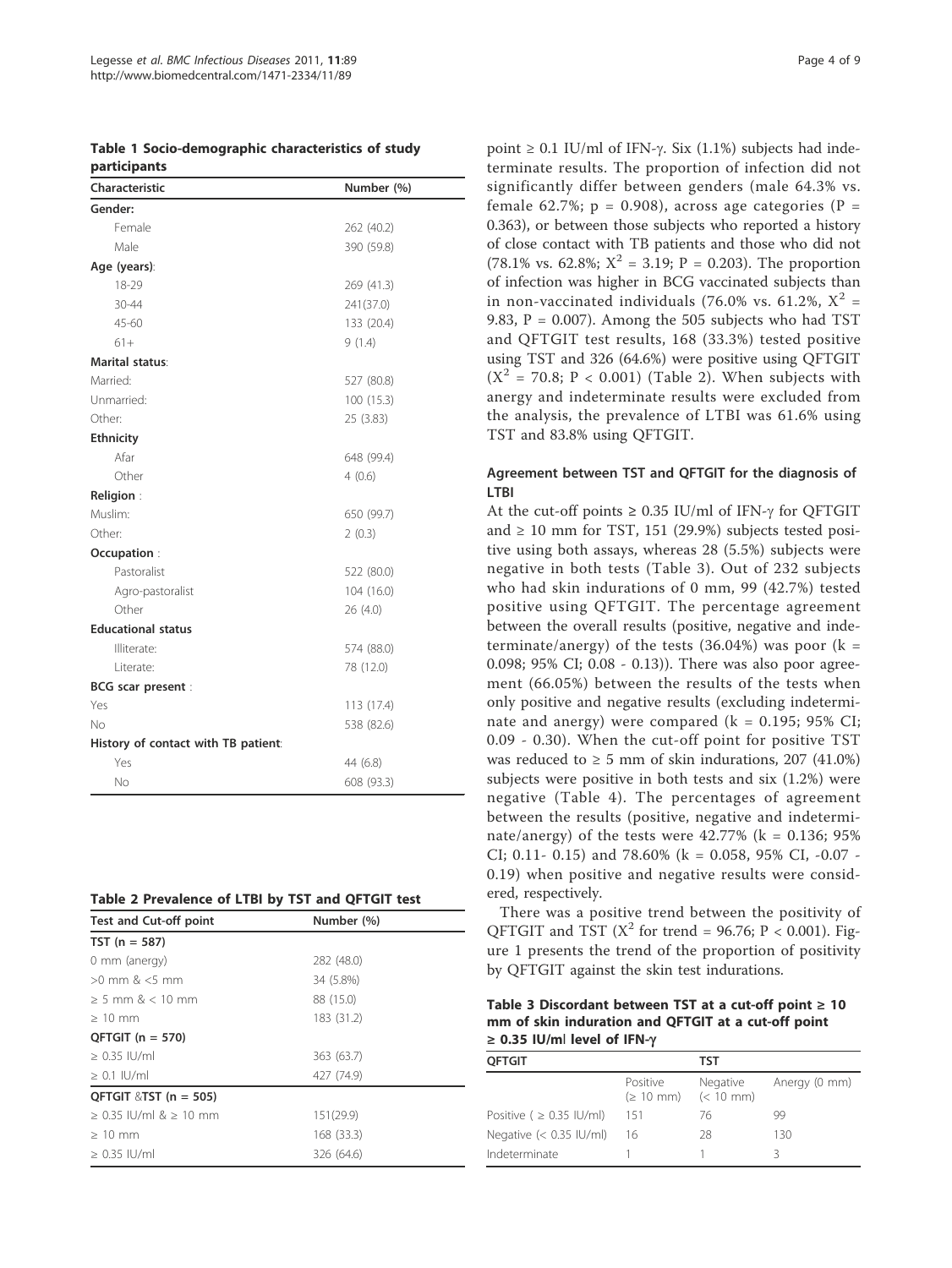Table 4 Discordant between TST at the cut-off points  $\geq 5$ mm of skin indurations and QFTGIT at a cut-off point <sup>≥</sup> 0.35 IU/ml level of IFN-g

| <b>OFTGIT</b>                 | TST                            |                       |               |
|-------------------------------|--------------------------------|-----------------------|---------------|
|                               | Positive<br>$(2.5 \text{ mm})$ | Negative<br>$(<5$ mm) | Anergy (0 mm) |
| Positive ( $\geq$ 0.35 IU/ml) | 207                            | 20                    | 99            |
| Negative $(< 0.35$ IU/ml)     | 38                             |                       | 130           |
| Indeterminate                 |                                |                       |               |

Factors associated with positivity using TST and QFTGIT

Results from logistic regression analysis demonstrated that males were more likely than females to have positivity for LTBI using TST (adjusted OR = 1.8; 95%CI; 1.2 to 2.7;  $P = 0.004$ ; Table 5). High positivity for QFTGIT was associated with being vaccinated for BCG (adjusted OR = 2.2; 95%CI; 1.2 to 4.1;  $P = 0.014$ ). Individuals who had skin indurations  $\geq 10$  mm were 13.6 times more likely to have positive results using QFTGIT than individuals with skin indurations of 0 mm (adjusted OR = 13.6; 95%CI; 7.5 to 24.7;  $P < 0.001$ ).



diameter of the indurations was measured transversely after 48-72 h using a ball-point pen and flexible plastic ruler. The subjects were categorized in to three groups based on the size of skin test induration (0 mm,  $>0$  < 10 mm and  $\geq$  10 mm) and the positivity by QFTGIT was compared for the three groups.

#### **Discussion**

In this study, the prevalence of LTBI in the pastoral community of Afar, one of the regions in Ethiopia with a high TB notification rate [1], was assessed. The TST results revealed a prevalence of 31.2% for LTBI among study participants who had complete TST results. This is comparable with the estimation that one-third of the world's population is infected with Mycobacterium tuberculosis (Mtb) [3], and with the prevalence of LTBI reported in India using TST [21]. However, it is lower than the prevalence of LTBI reported in HIV-negative adult factory workers from Ethiopia [31] and from adult study participants in South Africa [32]. The discrepancy between the results of the present study and those of previous studies carried out in Ethiopia could be explained by several factors including the study setting, the BCG status or immune profile of the study participants, and other socio-demographic factors [23,31].

The QFTGIT test results demonstrated a high prevalence of LTBI compared with TST, similar to the findings of a study concerning TB prevalence among healthy adults in a high endemic area of India [21]. A study conducted in a cohort of health care workers in India demonstrated a similar prevalence of LTBI using QFTGIT (40.1%) and TST (41.4%) [17]. However, a previous study that compared the diagnostic efficacy of the old QuantiFERON-TB to that of TST in study participants from Ethiopia and Baltimore indicated that TST would be more effective for diagnosing LTBI in Ethiopian individuals [33]. The results of a study conducted in South Africa also suggested that TST was more effective in identifying LTBI than three generations of a whole blood IFN- $\gamma$  assay in countries with a high TB burden [22]. The discrepancy between the present study and previous studies could be explained by several factors including differences in the study setting, sociodemographic factors of the study participants, BCG status of individuals and the type of IGRAs test used. For instance, in the study involving Ethiopian and American individuals [33], the authors used PPD tuberculin (Tubersol; Pasteur Merieux Connaught Laboratories) and defined skin indurations of  $\geq$  5 mm as a positive reaction in Ethiopian subjects, while the current study defined skin indurations of  $\geq 10$  mm as positive for LTBI [29].

There is evidence that IGRAs are more sensitive than TST for detecting LTBI in various groups of immunecompromised individuals [10,34,35]. In the present study, among the 232 study subjects who had no measurable skin indurations (0 mm), 99 (42.7%) tested positive using QFTGIT. Similarly, among 105 subjects who had skin indurations < 10 mm, 72.4% tested positive using QFTGIT. This indicates that the use of QFTGIT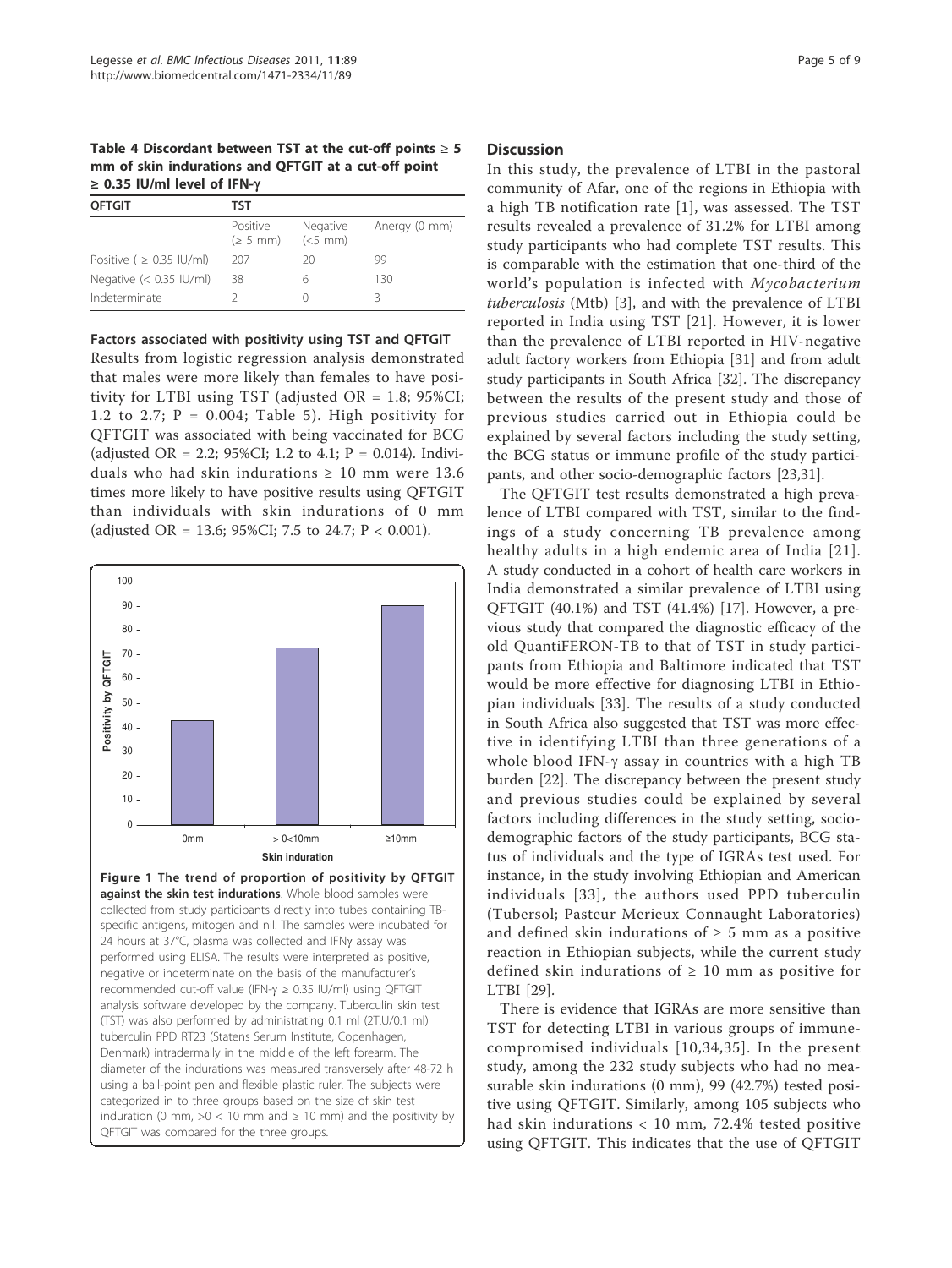|                           | <b>TST</b>          |                     | <b>QFTGIT</b>       |                     |
|---------------------------|---------------------|---------------------|---------------------|---------------------|
| Characteristic            | COR (95%, CI)       | AOR (95%, CI)       | COR (95%, CI)       | AOR (95%, CI)       |
| Gender:                   |                     |                     |                     |                     |
| Female                    | Reference           | Reference           | Reference           | Reference           |
| Male                      | $1.9(1.3 - 2.7)$    | $1.8(1.2 - 2.7)$    | $1.1(0.8 - 1.5)$    | $1.2$ (0.8 - 1.7)   |
| Age (years):              |                     |                     |                     |                     |
| 18-29                     | Reference           | Reference           | Reference           | Reference           |
| $30 - 44$                 | $1.1$ (0.7- 1.6)    | $1.1$ $(0.7 - 1.7)$ | $1.4(0.9 - 2.0)$    | $0.8$ $(0.5 - 1.4)$ |
| $45 - 60$                 | $0.7$ $(0.4 - 1.2)$ | $0.8$ $(0.4 - 1.3)$ | $1.7(1.1 - 2.7)$    | $1.3$ (0.7 - 2.4)   |
| $61+$                     | $1.7(0.5 - 6.5)$    | $1.8$ (0.4 - 7.1)   | $2.4$ (0.5 - 11.7)  | $1.4(0.2 - 8.2)$    |
| <b>Marital status:</b>    |                     |                     |                     |                     |
| Married:                  | Reference           | Reference           | Reference           | Reference           |
| Unmarried:                | $1.3$ (0.8 - 2.0)   | $0.9$ $(0.5 - 1.6)$ | $0.5$ $(0.3 - 0.8)$ | $0.5$ $(0.2 - 0.9)$ |
| Other:                    | $0.5$ (0.2-1.4)     | $0.5$ $(0.2 - 1.6)$ | $1.0$ (0.4- 2.8)    | $1.6(0.5 - 4.9)$    |
| Occupation:               |                     |                     |                     |                     |
| Pastoralist               | Reference           | Reference           | Reference           | Reference           |
| Agro-pastoralist          | $1.2(0.7 - 1.9)$    | $0.9$ $(0.6 - 1.5)$ | $1.4(0.9 - 2.3)$    | $1.5(0.9 - 2.6)$    |
| Other                     | $2.1$ (0.8 - 5.3)   | $1.4$ (0.5 - 3.8)   | $1.3$ (0.5- 3.3)    | $1.7(0.6 - 4.7)$    |
| <b>Educational status</b> |                     |                     |                     |                     |
| Illiterate:               | Reference           | Reference           | Reference           | Reference           |
| Literate:                 | $2.2(1.3 - 3.6)$    | $1.7(0.9 - 3.0)$    | $1.0$ (0.6 $-1.7$   | $1.1$ (0.6 - 1.9)   |
| <b>BCG</b> scar present   |                     |                     |                     |                     |
| No                        | Reference           | Reference           | Reference           | Reference           |
| Yes                       | $1.4(0.9 - 2.2)$    | $1.4(0.9 - 2.2)$    | $2.2$ (1.3 - 3.6)   | $2.2(1.2 -4.1)$     |
| Contact with TB pts       |                     |                     |                     |                     |
| <b>No</b>                 | Reference           | Reference           | Reference           | Reference           |
| Yes                       | $1.6$ $(0.8 - 3.1)$ | $1.6$ (0.8 - 3.3)   | $2.0$ (0.9 - 4.7)   | $2.0$ (0.8 - 4.9)   |
| <b>TST</b>                |                     |                     |                     |                     |
| $0 \text{ mm}$            |                     |                     | Reference           | Reference           |
| $> 0 < 10$ mm             |                     |                     | $3.5$ $(2.1 - 5.8)$ | $3.5$ $(2.1 - 5.8)$ |
| $\geq 10$ mm              |                     |                     | $12.1(6.8 - 21.6)$  | 13.6 (7.5 - 24.7)   |

Table 5 Association of socio-demographic characteristics with TST and QFTGIT positivity

for the epidemiological study of LTBI is feasible, even in populations unreactive to TST owing to diminishing immune responses [10,34]. However, 16 subjects who had skin indurations  $\geq 10$  mm (of whom only three had a BCG scar) were negative using QFTGIT. This finding is similar to a study carried out in South Africa, where a considerable proportion of individuals who had skin indurations  $\geq 15$  mm tested negative using Quanti-FERON tests [22]. This was likely to be due to false positive results using TST, as infection with nontuberculosis mycobacteria would cause an individual to test positive [5]. It is reasonable to suppose that false negative results using QFTGIT could occur as the present cut-off value recommended by the manufacturer is thought to be too high, as suggested by this study and others [14,36]. The possibility of false positive results due to non-tuberculosis mycobacterial infections is greater using TST than IGRAs, but it is possible that the high positive results observed using QFTGIT in the present study could be due, in part, to cross-reactivity of

specific antigens with non-tuberculosis mycobacterial infections [37,38]. Therefore, further studies are required to investigate if there are factors that could contribute to the high positive results obtained in the present study area using QFTGIT, other than infection with Mtb complex.

There was poor agreement between the TST and QFTGIT results. In the present study setting, where TB is endemic [1,25], repeated exposure to Mtb and the presence of more persistent memory T cells than effector cells would be expected, and therefore an increased response to PPD [28,39,40]. However, the dynamics of the immune response to Mtb infection are still unclear [15]. Nevertheless, in the present study, the main cause of disagreement was due to a high proportion of positive results using QFTGIT and a high proportion of negative results using TST, similar to the findings of a previous study [21], but different to those reported by Kang et al. [41]. The high prevalence of anergy using the TST and the low prevalence of indeterminate results using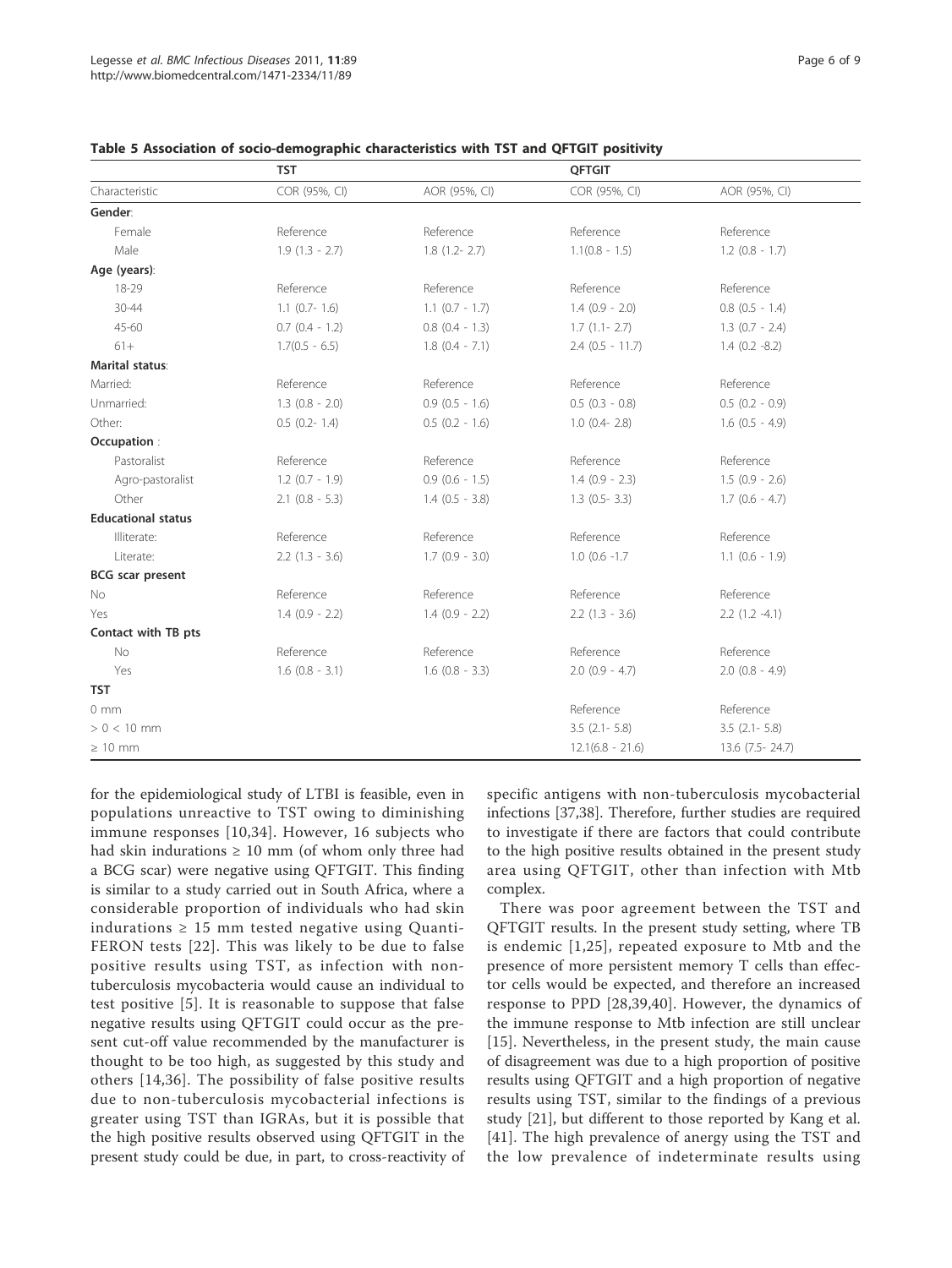QFTGIT could contribute to the disagreement between the two tests. Anergy to TST could occur because of technical problems, malnutrition, other infectious agents such as HIV/AIDS and parasitic infections, or the absence of tuberculosis infection. However, the higher proportion of anergy to TST in female study participants and the lower proportion of positive results using QFTGIT in anergic individuals imply that anergy in the present study is likely to have arisen from factors other than technical problems related to TST. However, the lower proportion of positivity observed in anergic individuals using QFTGIT indicates that skin indurations of 0 mm in most individuals are probably due to the absence of infection with Mtb complex rather than anergy. Therefore, further studies are required to elucidate the role(s) of possible factors such as malnutrition, HIV/ AIDS and other infectious agents associated with anergy or false negative results using TST in the present study area.

Despite the poor agreement between the two tests and the greater effectiveness of QFTGIT than TST in detecting LTBI, there was a trend towards an increased proportion of positivity using QFTGIT with increasing TST reactivity (Figure 1); this corroborates the findings of a study carried out by Adetifa et al. [42]. This trend between the two tests may suggest that both the specific antigens and PPD stimulate the same T cell population and measure the same response, contradicting evidence that IGRAs measure the response of effector T cells and that the TST measures memory T-cell responses [28,39,40]. Furthermore, like TST, IGRAs are susceptible to factors affecting host immune responses, although the degree of susceptibility differs between the two tests.

In this study, the prevalence of LTBI was higher in men than women, as estimated using TST. The finding corroborates the result of a study carried out in South Africa [32], but the low prevalence of LTBI in women could be due to the high prevalence of anergy observed in female study participants. However, the prevalence was not altered by gender or by age groups when estimated using the QFTGIT test. This could be additional evidence that anergy contributes to the low prevalence of LTBI in women. Studies have demonstrated a high risk of Mtb infection among individuals in close contact with infectious TB cases [43,44]. However, in the present study, the positivity of TST or QFTGIT was not affected by a previous history of close contact with TB patients, and this is in agreement with the findings of a study carried out in South Africa [22]. This could be explained by the high endemic nature of TB, hampering the association between the prevalence of LTBI and TB case contact. In other words, in areas highly endemic for TB, individuals can acquire infection not only through close contact with TB patients, but also from

the community. Previous BCG vaccination was not associated with positive TST. This finding is consistent with the results from study carried out in other highly endemic country [22], and differs from the results of studies carried out in countries with low TB prevalence [45,46]. The lack of an effect of BCG on the results obtained using TST implies that TST can be of use for the screening of LTBI in highly endemic areas, particularly in adult individuals, when the effect of the BCG has waned [47]. However, the high positivity using QFTGIT was associated with the presence of a BCG scar. This finding is consistent with the findings of Tsiouris et al. [48], who evaluated the use of IGRAs for the diagnosis of TB using QFTGIT in an area highly endemic for TB. These findings warrant further investigation as IGRAs are not supposed to be confounded by prior BCG vaccination.

## Conclusions

QFTGIT demonstrated a higher prevalence of LTBI than TST in the present study area. Unlike TST, the QFTGIT test results were not affected by gender or the age of study participants. This suggests that QFTGIT could be used for the epidemiological study of LTBI at a community level, even in a population unreactive to TST, although there is currently no agreed gold standard for the diagnosis of LTBI. Nevertheless, further studies in adults and children are required to assess the effect of factors such as malnutrition, non-tuberculosis mycobacterial infections, HIV and parasitic infections on the performance of the test. The high prevalence of LTBI observed in the present study area could have implications for the rising prevalence of active TB in the area, particularly when favourable conditions including malnutrition and HIV/AIDS coexist. Therefore, any possible intervention that minimizes the risk of progression of LTBI to active TB is important and its uses should be thoroughly investigated.

#### Acknowledgements

We are grateful to study participants, Afar Regional and Amibara District Health Bureau, Awash and Meleka Werer Health Centres. We would like to thank nurse Gezahegn Getachew staff of Melka Werer Health Centre for his technical assistance in TST, physical and clinical examinations of the study participants. We would like to thank Mr. Sisay Dessie, Mr. Girma Kebede and Ms Kokobe Gebre-Michael for their technical assistance. We would also like to thank staff of Armauer Hansen Research Institute for their cooperation during laboratory work.

#### Author details

<sup>1</sup> Aklilu Lemma Institute of Pathobiology, Addis Ababa University, Addis Ababa, Ethiopia. <sup>2</sup> Faculty of Veterinary Medicine, Addis Ababa University Beshofitu, Ethiopia. <sup>3</sup>Department of General Practice and Community Medicine, Institute for Health and Society, University of Oslo, Oslo, Norway.

#### Authors' contributions

ML designed the study, participated in data collection, analysis and drafted the manuscript. GA, participated in study design, data collection, analysis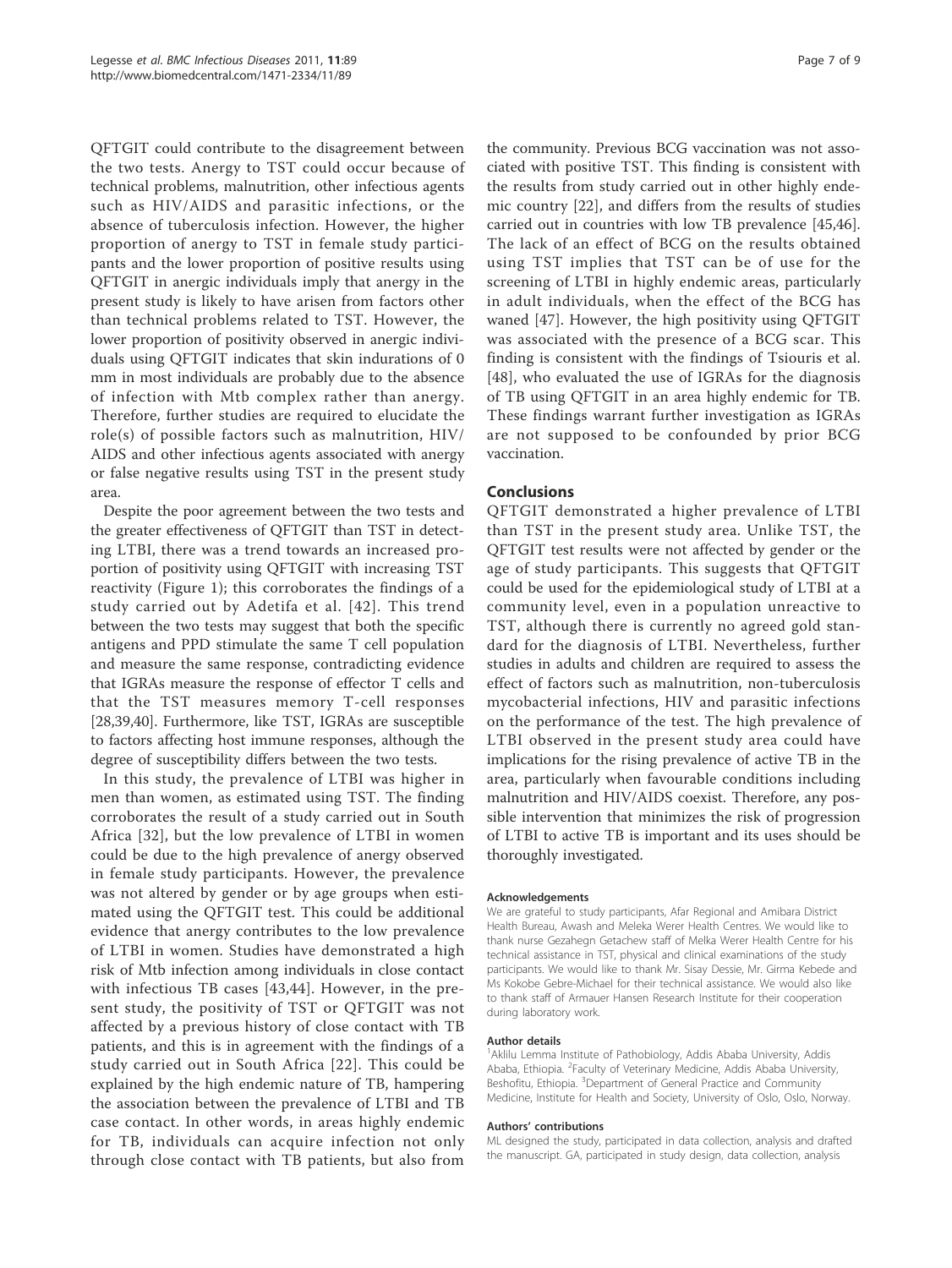and write-up. GM participated in study design, data collection and write-up. GMD, participated in study design, data analysis/interpretation and write-up. GB involved in study design and write-up of manuscript. FA involved in study design, data analysis and write-up of the manuscript and critically revised the manuscript. All authors read and approved the final manuscript. ML is the guarantor of the paper.

#### Competing interests

The authors declare that they have no competing interests. The study was financially supported by Norwegian Programme for Development, Research and Education, NUFU (NUFU PRO-2007/10198).

Received: 19 November 2010 Accepted: 9 April 2011 Published: 9 April 2011

#### References

- 1. WHO: Global Tuberculosis Control, Epidemiology, Strategy. Geneva, Switzerland: WHO report; 2009.
- WHO: The world health report 1999. Geneva: WHO; 1999, 110.
- 3. Dye C, Scheele S, Dolin P, Pathania V, Raviglione MC: Consensus statement. Global burden of tuberculosis: estimated incidence, prevalence and mortality by country. WHO Golbal Surveillance and Monitoring Project. JAMA 1999, 287:677-686.
- 4. Farhat M, Greenaway C, Pai M, Menzies D: False-positive tuberculin skin tests: what is the absolute effect of BCG and non-tuberculous mycobacteria? Int J Tuberc Lung Dis 2006, 10:1192-1204.
- von Reyn CF, Horsburgh CR, Olivier KN, Barnes PF, Waddell R, Warren C, Tvaroha S, Jaeger AS, Lein AD, Alexander LN, Weber DJ, Tosteson AN: Skin test reactions to Mycobacterium tuberculosis purified protein derivative and Mycobacterium avium sensitin among health care workers and medical students in the United States. Int J Tuberc Lung Dis 2001, 5:1122-1128.
- 6. Pesanti EL: The negative tuberculin test. Tuberculin, HIV and anergy panels. Am J Respir Crit Care Med 1994, 149:1699-709.
- 7. Wiker HG, Mustafa T, Bjune GA, Harboe M: Evidence for waning of latency in a cohort study of tuberculosis. BMC Infect Dis 2010, 10:37.
- Mazurek GH, Jereb J, Lobue P, Iademarco MF, Metchock B, Veron A: Guidelines for using the QuantiFERON-TB Gold test for detecting Mycobacterium tuberculosis infection, United States. 2005, 54:49-55, MMWR Recommended Rep.
- Diel R, Loddenkemper R, Meywald-Walter K, Gottschalk R, Nienhaus A: Comparative Performance of Tuberculin Skin Test, QuantiFERON-TB-Gold In Tube Assay, and T-Spot. TB Test in Contact Investigations for Tuberculosis. Chest 2009, 135:1010-1018.
- 10. Richeldi L, Losi M, D'Amico R, Luppi M, Ferrari A, Mussini C, Codeluppi M, Cocchi S, Prati F, Paci V, Meacci M, Meccugni B, Rumpianesi F, Roversi P, Cerri S, Luppi F, Ferrara G, Latorre I, Gerunda GE, Torelli G, Esposito R, Fabbri LM: Performance of Tests for Latent Tuberculosis in Different Groups of Immunocompromised Patients. Chest 2009, 136:198-204.
- 11. Pai M, Zwerling A, Menzies D: Systematic review: T-cell-based assays for the diagnosis of latent tuberculosis infections; an update. Ann Intern Med 2008, 149:177-184.
- 12. Toshiyama T, Harada N, Higuchi K, Sekiya Y, Uchimura K: Use of the QuantiFERON-TB Gold Test for screening tuberculosis contacts and predicting active disease. Int J Tuberc Lung Dis 2010, 14:819-827.
- 13. Barth RE, Mudrikova T, Hoepelman AIM: Interferon-gamma release assay (IGRAs) in high-endemic settings: could they play a role in optimizing global TB diagnostics? Evaluating the possibilities of using IGRAs to diagnose active TB in a rural African setting. Int J Infect Dis 2008, 12:1-6.
- 14. Soysal A, Torun T, Efe S, Gencer H, Tahaoglu K, Bakir M: Evaluation of cutoff values of interferon -gamma-based assays in the diagnosis of M. tuberculosis infection. Int J Tuberc Lung Dis 2008, 12:50-56.
- 15. Pai M, Dheda K, Cunningham J, Scano F, O'Brien R: Personal View: T-cell assays for the diagnosis of latent tuberculosis infection: moving the research agenda forward. Lancet Infect Dis 2007, 7:428-438.
- 16. Lalvani A, Nagvenkar P, Udwadia Z, Pathan AA, Wilkinson KA, Shastri JS, Ewer K, Hill AVS, Mehta A, Rodrigues C: Enumeration of T cells Specific for RD1-Encoded Antigens Suggests a High Prevalence of Latent Mycobacterium tuberculosis Infection in Healthy Urban Indians. J Infect Dis 2001, 183:469-77.
- 17. Pai M, Dendukuri N, Wang L, Joshi R, Kalantri S, Rieder HL: Improving the estimation of tuberculosis infection prevalence using T-cell-based assay and mixture models. Int J Tuberc Lung Dis 2008, 12:895-902.
- 18. Schablon A, Beckmann G, Harling M, Diel R, Nienhaus A: Prevalence of Latent Tuberculosis Infection Among Health Care workers in a hospital for Pulmonary Diseases. J Occupation Med Toxicol 2009, 4:1.
- 19. Drobniewski F, Balabanova Y, Zakamova E, Nikolayevskyy V, Fedorin I: Rates of Latent Tuberculosis in Health Care Staff in Russia. PLoS Med 2007, 4:273-279.
- 20. Baker CA, Thomas W, Stauffer WM, Peterson PK, Tsukayama DT: Serial Testing of Refugees for Latent Tuberculosis Using the QuantiFERONgold In-Tube: Effects of an Antecedent Tuberculin Skin Test. Am J Trop Med Hyg 2009, 80:628-633.
- 21. Kabeer BSA, Perumal V, Paramasivam P, Raja A: Yield of QuantiFERON-TB gold in tube assay and tuberculin skin test in healthy persons from a tuberculosis endemic population. J Pediatr Infect Dis 2010, 5:125-129.
- 22. Mahomed H, Hughes EJ, Hawkridge T, Minnies D, Simon E, Little F, Hanekom WA, Geiter L, Hussey GD: Comparison of Mantoux Skin Test with Three Generations of a Whole Blood IFN-γ Assay for Tuberculosis Infection. Int J Tuberc Lung Dis 2006, 10:310-316.
- 23. Fuller GK, Gemeda N, Fuller D, Demeret V: A tuberculin skin test survey in south-western Ethiopia. Trop Geogr Med 1979, 31:365-373.
- 24. Azibite M: National tuberculin test survey in Ethiopia. Ethiop Med J 1992, 30:215-224.
- 25. Medicin Sans Frontieres: Treating Ethiopian Nomads Living with Tuberculosis. MSF. 2005 [http://doctorswithoutborders.org/news/article. cfm?id=1581].
- 26. Legesse M, Ameni G, Mamo G, Medhin G, Shawel D, Bjune G, Abebe F: Knowledge and perception of pulmonary tuberculosis in pastoral communities in the middle and Lower Awash Valley of Afar region, Ethiopia. BMC Public Health 2010, 10:187.
- 27. Legesse M, Ameni G, Mamo G, Medhin G, Bjune G, Abebe F: Performance of QuantiFERON-TB Gold In-Tube (QFTGIT) for the diagnosis of Mycobacterium tuberculosis (Mtb) infection in Afar Pastoralists, Ethiopia. BMC Infect Dis 2010, 10:354.
- 28. Hesseling AC, Mandalakas AM, Kirchner HL, Chegou NN, Marais BJ, Stanley K, Zhu X, Black G, Beyers N, Walzl G: Highly discordant T cell responses in individuals with recent exposure to household tuberculosis. Thorax 2009, 64:840-846.
- 29. Diseases Prevention and Control Department, Ministry of Health, Ethiopia: Tuberculosis and leprosy prevention and control program manual , 2 2002, 119-120.
- 30. American Thoracic Society: Trageted Tuberculin Testing and Tratment of Latent Tuberculosis Infection. Am J Respir Crit Care Med 2000, 161(suppl): s221-s247.
- 31. Tegbaru B, Wolday D, Messele T, Legesse M, Mekonnen Y, Miedema F, van Baarle D: Tuberculin Skin Test Conversion and Reactivity Rates Among Adults with and without Human Immunodeficiency Virus in Urban Settings in Ethiopia. Clin Vaccine Immunol 2006, 13:784-789.
- 32. Wood R, Liang H, Wu H, Middelkoop K, Oni T, Rangaka MX, Wilkinson RJ, Bekker LG, Lawn SD: Changing Prevalence of Tuberculosis Infection with Increasing age in High-burden Towanships in South Africa. Int J Tuberc Lung Dis 2010, 14:406-412.
- 33. Bellete B, Coberly J, Barnes GL, Ko C, Chaisson RE, Comstock GW, Bishai W: Evaluation of a Whole-Blood Interferon-γ Release Assay for the Detection of Mycpobacterium tuberculosis Infection in 2 Study Populations. Clin Infect Dis 2002, 34:1149-56.
- 34. Piana F, Codecasa LR, Cavallerio P, Ferrarese M, Migliori GB, Barbarano L, Morra E, Cirillo DM: Use of a T-cell-based test for detection of tuberculosis infection among immunocompromised patients. Eur Respir J 2006, 28:31-34.
- 35. Balcells ME, Pérez CM, Chanqueo L, Lasso M, Villanueva M, Espinoza M, Villarroel L, García P: A Comparative Study of Two Different Methods for the Detection of Latent Tuberculosis in HIV-positive Individuals in Chile. Int J Infect Dis 2008, 12:645-652.
- 36. Kanunfre KA, Leite OHM, Lopes MI, Litvoc M, Ferreira AW: Enhancement of Diagnostic Efficiency by a Gamma Interferon Release Assay for Pulmonary Tuberculosis. Clin Vaccine Immunol 2008, 15:1028-1030
- 37. Andersen P, Munk ME, Pollock JM, Doherty TM: Specific Immune-based Diagnosis of Tuberculosis. Lancet 2000, 356:1099-104.